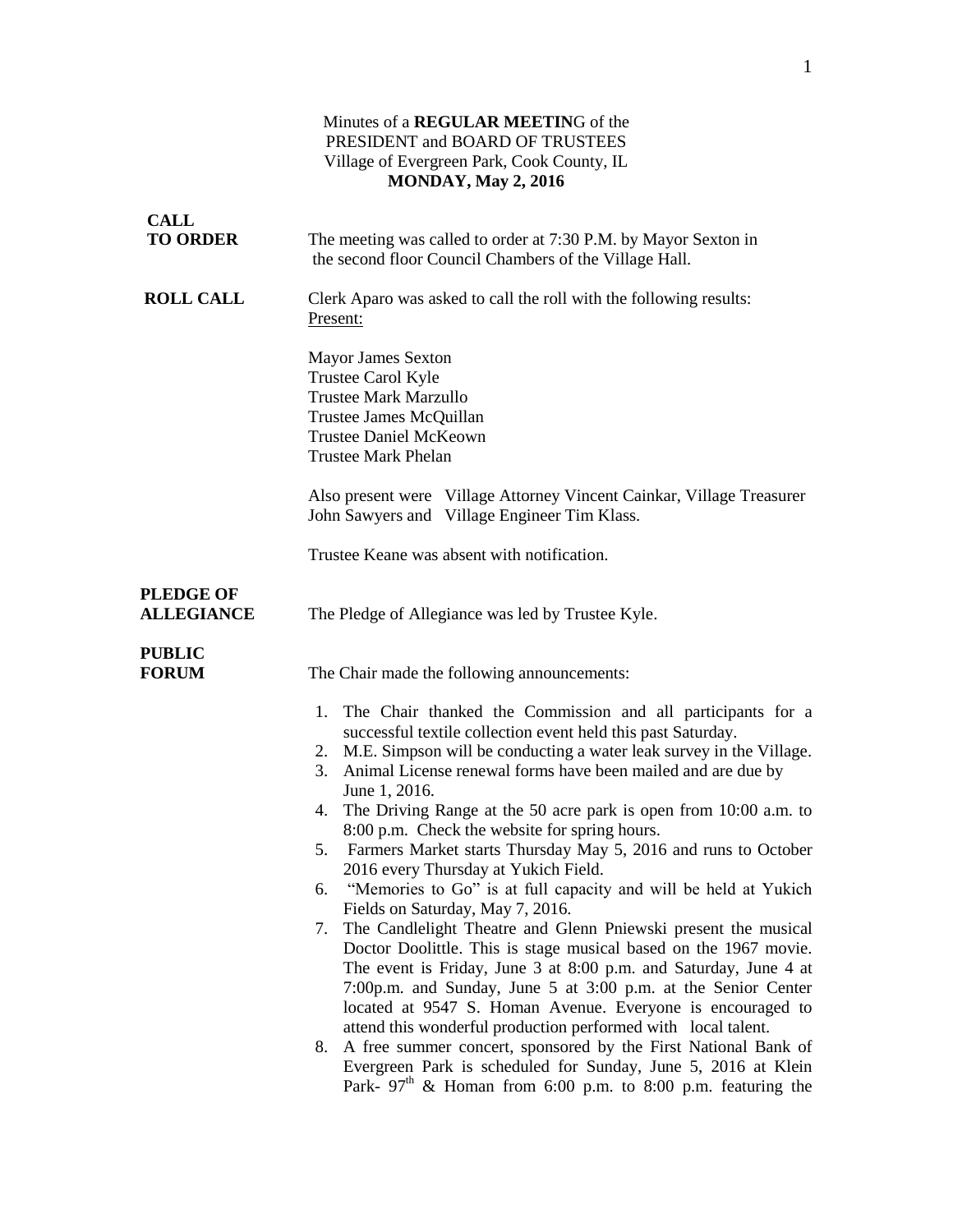Encore Concert Band. Over 60 local gifted musicians will proved a variety of music from classics to Broadway hits.

- 9. Free summer movies in the Park event, co-sponsored by the Village and the Evergreen Park Stallions, will be held on Friday, June 24,  $2016 - 9:00$  p.m. at Klein Park -97<sup>th</sup> & Homan. The featured movie is The Sandlot. The event is held weather permitting.
- 10. The Annual 5k Run is Saturday, June 25, 2016 at Klein Park. Registration is 7:30 a.m. to 8:15 a.m. and the run begins at 8:30 a.m.
- 11. The 28th Annual Day in the Park is Saturday, June 25, 2016, 11:30 a.m. – 9:00 pm at the Community Center.
- 12. The 48<sup>th</sup> Annual Independence Day Parade is Friday, July 1, 2016 at 6:30 p.m. Fireworks at dusk at Duffy Park  $92<sup>nd</sup>$  and Millard. Rain date for fireworks only is Sunday, July 3, 2016.
- 13. Big thanks to Walmart Corporation for the \$1,000 donation to be used toward the Evergreen Park Senior Bus.
- 14. Trustee Kyle questioned the process to dispose of large televisions. The Chair stated they must be taken to the electronic recycle drop off site. The State of Illinois mandated electronics including televisions can no longer be picked up curb side. Funding for this program is no longer available and many towns have closed their electronic drop off sites. The Chair added if someone needs help disposing of the television they should contact the Village and we will try to assist them.
- 15. The Chair wished Village Clerk Aparo a happy birthday.

**OPEN**

**REGULAR** 

**PUBLIC** Mr. Pete Zic, 9200 Block of Albany, questioned if the new Police squad cars have arrived. Police Chief Saunders replied the cars are not here yet.

**AGENDA** Motion by Trustee Phelan second by Trustee McKeown, to waive reading of the minutes of the April 18, 2016 Regular Meeting of the President and Board of Trustees and approved as presented was passed by unanimous voice vote and so ordered by the Chair.

## **RESOLUTION**

**NO. 13-2016** Motion by Trustee McQuillan second by Trustee Kyle, to approve **Resolution NO. 13-2016** with expenditures of the General Corporate Fund of \$559,987.80 and the Sewer and Water Fund of \$42,734.79 and the 95<sup>th</sup> Street TIF Fund, \$4,837.00 and the Capital Improvement Fund, \$ 34,009.63 and the Self Insurance Fund, \$ 19,032.73 and the Street Bond Fund, \$ 12.040.00 for a total of \$ 672,641.95. Upon roll call, voting YES: Trustees Kyle, Marzullo, McQuillan, McKeown, and Phelan; voting NO: NONE. The motion was passed and so ordered by the Chair.

# **WATER COLLECTOR'S**

**REPORT** Motion by Trustee Phelan second by Trustee Marzullo, to accept for file and information the Waters Collector's report for **April 2016** in the amount \$ 673,907.66. The motion was passed by unanimous voice vote and so ordered by the Chair.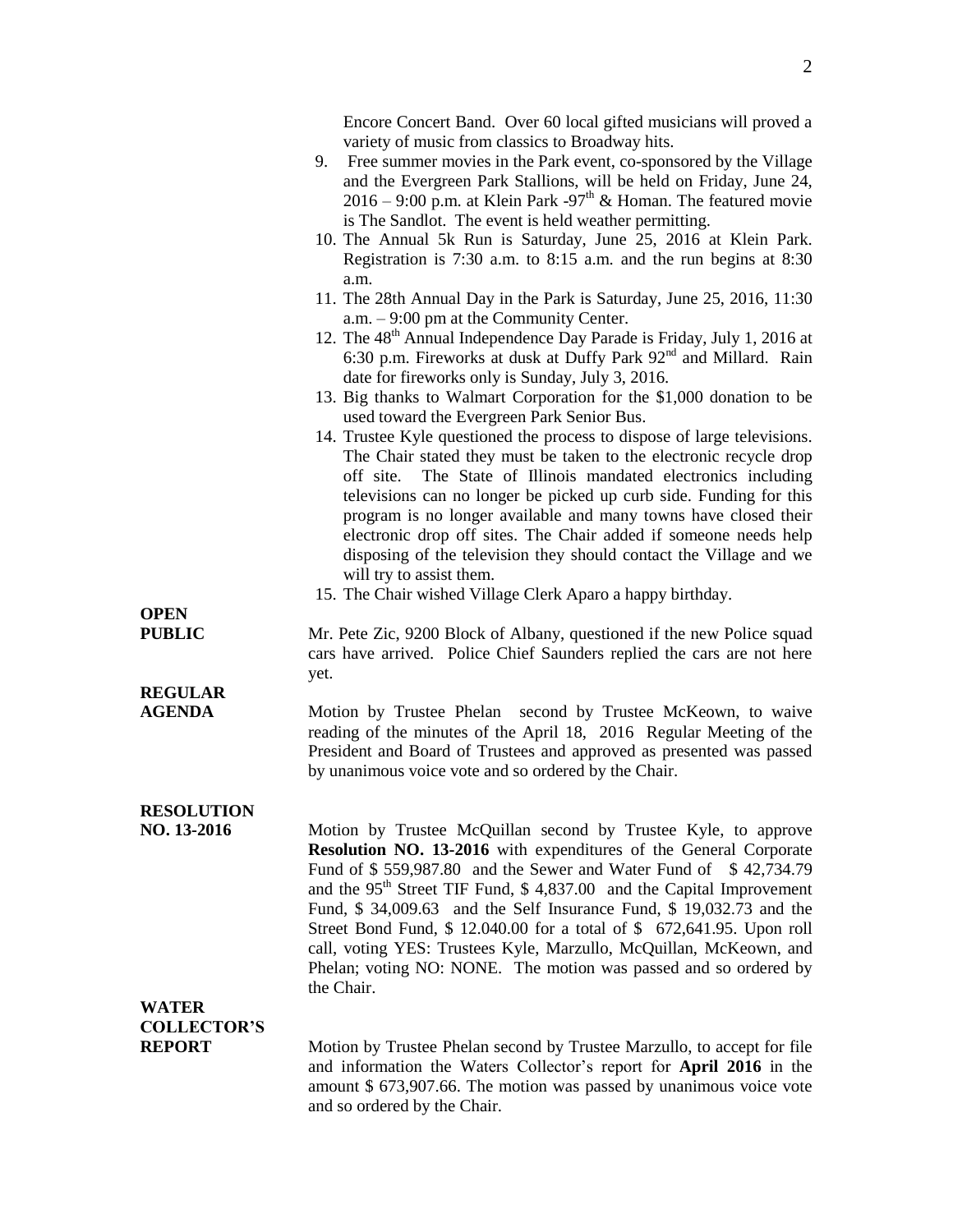#### **VILLAGE COLLECTOR'S REPORT**

**BUSINESS** 

Motion by Trustee McKeown second by Trustee Kyle to accept for file and information the Village Collector's report for **April 2016** in the amount of \$1,448,961.18. The motion was passed by unanimous voice vote and so ordered by the Chair.

**CERTIFICATES** Motion by Trustee McQuillan second by Trustee Marzullo to accept the application for Business Regulation Certificate for **ECO ATM** located inside the Walmart located at 2500 W. 95<sup>th</sup> Street. The Chair explained this is a self-automated recycling kiosk for small electronics exchanged for cash. Trustee McQuillan asked if the company would be interested in Village electronic recycling. The Chair responded he would check. Upon roll call, voting YES: Trustees Marzullo, McQuillan, McKeown, Phelan and Kyle; voting NO: NONE. The motion was passed and so ordered by the Chair.

> Motion by Trustee Marzullo second by Trustee Kean to accept the application for a **Junker's License** for **Carl Jagus** located in the 9300 Block of Harding in Evergreen Park, Illinois. The Chair noted Mr. Jagus was a business partner with the late Dave Ewert, who operated as a Junker in the Village for many years. Upon roll call, voting YES: Trustees McQuillan, McKeown, Phelan, Kyle and Marzullo; voting NO: NONE. The motion was passed and so ordered by the Chair.

> Motion by Trustee Kyle second by Trustee McQuillan to accept the application for **O'REILLY AUTO PARTS (#3367)** located at 9100 S. Western Avenue, Lot 5 in Evergreen Park, Illinois. Mr. Maurino Arreola, from O'Reilly presented artists renditions of the new building. He stated they are very committed to the community and sponsor many local teams and events.

> Trustee Marzullo reminded Mr. Arreola the Village policy does not allow any work on cars on premises, even changing windshield wipers and tickets will be issued. The Chair stated as with other auto parts stores there will be no auto repairs done on site and tickets for violations will be issued to the store owner not the customer.

> The Chair asked why they are leaving their Chicago location across from this location. Mr. Arreola replied it was due to a lack of parking and the need for a new building. The Chair expressed concern about the 10:00 p.m. weekday closing time. Mr. Arreola said they base it on neighboring retailer's closing times, ie Menards. The Chair stated he would like to discuss the business hours with the owners. After a lengthy discussion the Chair stated the business license is approved contingent on plan approval by the Building Commissioner and business hours by the Mayor.

> Upon roll call, voting YES: Trustees McQuillan, McKeown, Phelan, Kyle and Marzullo; voting NO: NONE. The motion was passed and so ordered by the Chair.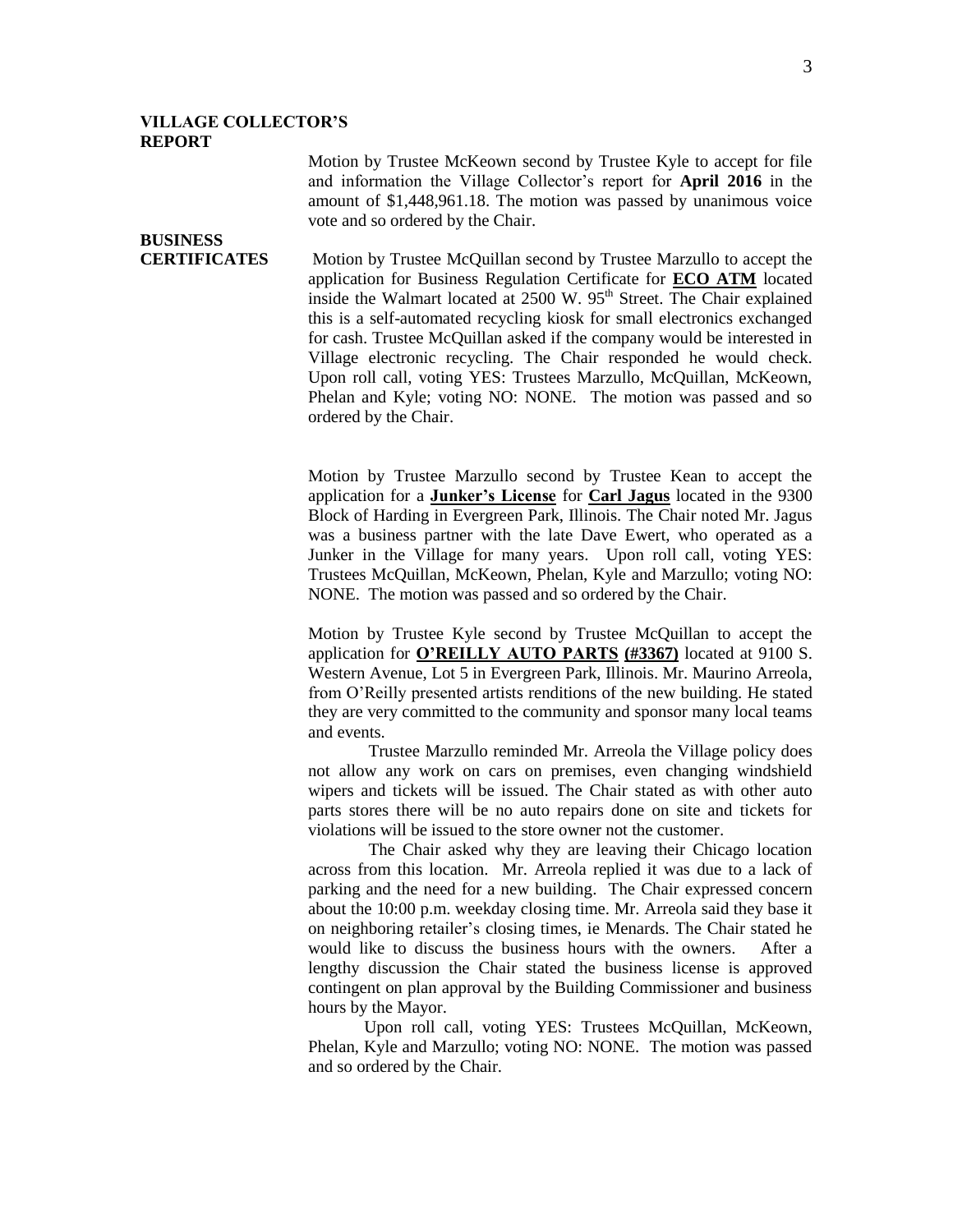## **APPOINTMENTS MAYOR'S 2016-17**

**APPOINTMENTS** Motion by Trustee Marzullo second by Trustee Phelan to approve the 2016-2017 one year appointments to Boards and Commissions as recommended by the Mayor and to approve the Special Police Officers and Auxiliary Police Officers as recommended by Police Chief Saunders. Clerk Aparo read the list of appointments. Mayor Sexton asked the appointees to stand as he thanked everyone for a wonderful job on behalf of the Village. Upon roll call voting YES: Trustees Phelan, Kyle, Marzullo, McQuillan and McKeown; voting NO: NONE. The motion was passed and so ordered by the Chair.

## **ORDINANCE**

**NO. 15-2016** Motion by Trustee Phelan second by Trustee Kyle to approve **ORDINANCE NO. 15-2016**, "*AN ORDINANCE AMENDING SECTION 3-56, SECTION 3-58, AND SECTION 3-36 OF CHAPTER 3, ALCOHOLIC LIQUOR, OF THE EVERGREEN PARK MUNICIPAL CODE BY ADDING CLASS S LIQUOR LICENSE."* The Chair noted this enables the Village to allow beer and wine beverages at the Village owned driving range. Upon roll call, voting YES: Trustees McKeown, Phelan, Kyle, Marzullo, McQuillan and Keane; voting NO: NONE. The motion was passed and so ordered by the Chair.

#### **HOLY REDEEMER PARISH CARNIVAL**

Motion by Trustee McKeown second by Trustee McQuillan to approve the request from Holy Redeemer to hold their annual parish carnival / beer garden from Wednesday, June 15 through Sunday, June 19, 2016. Upon roll call, voting YES: Trustees, McKeown, Phelan, Kyle, Marzullo and McQuillan; voting NO: NONE. The motion was passed and so ordered by the Chair.

**ENGINEER'S**

.

**REPORT** The Engineer had no report.

- **ATTORNEY'S REPORT** The Attorney had no report.
- **DEPT HEADS** Mr. Jim Feltz, Youth director reported a recent surge in an estimated 25-40 teens using the Youth Department facility on Fridays. Summer 2016 trips and activities and summer jobs are being planned.

Dennis Duffy, Recreation Dept. reported 130 athletes participated in the new spring soccer program and tee-ball has 100 participants. Summer registration is on-going.

**MISC.** The Chair stated he received a letter from "Birth to Three" program from St. Xavier University. This program works with at-risk and /or children identified with special needs ages zero to three years old. They